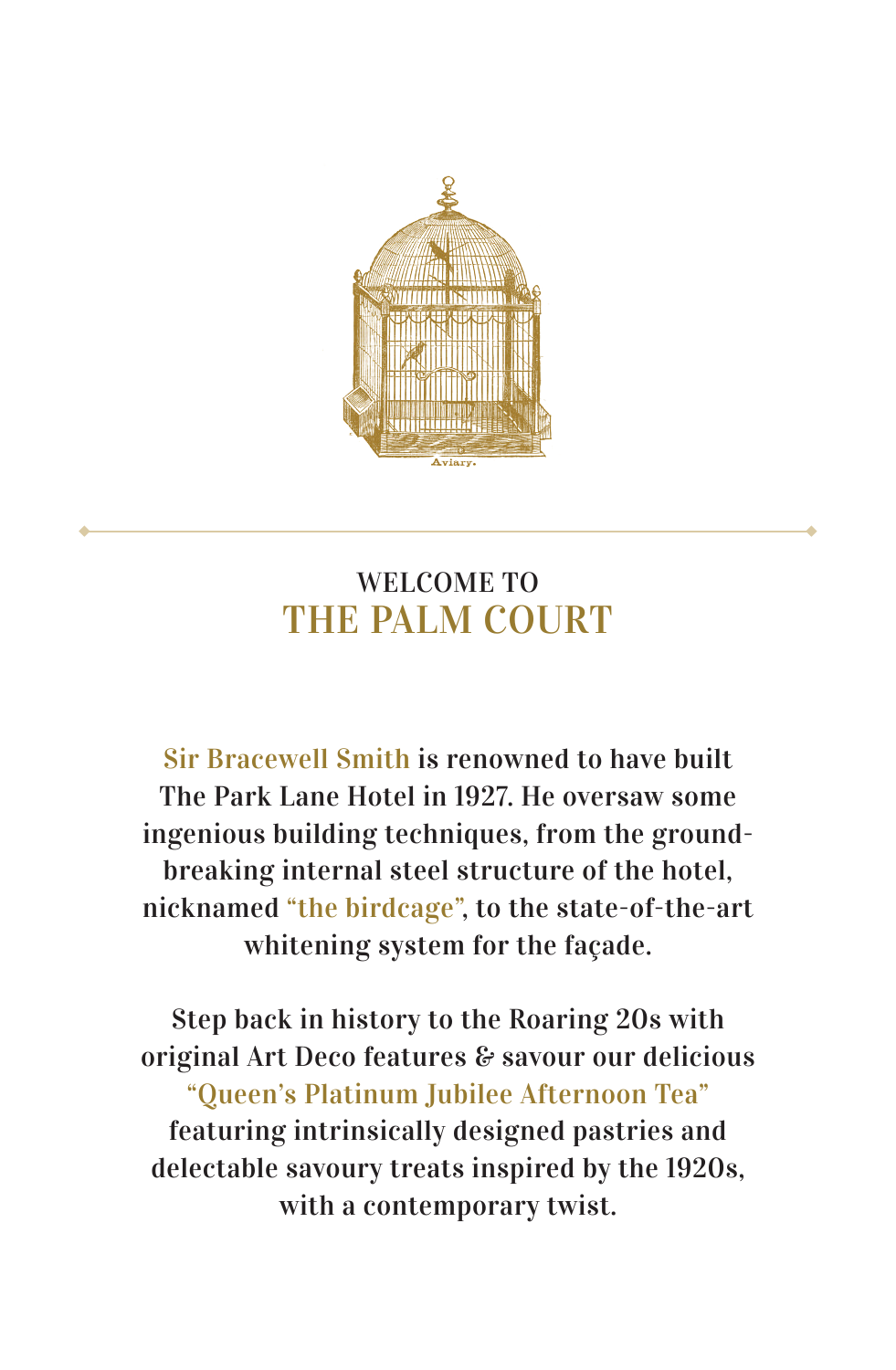

# AFTERNOON TEA A Brief History

Afternoon Tea is recognised around the world as a quintessentially British tradition. The exact origins of the Afternoon Tea are unknown, but one lady features predominantly in all theories; born in 1783, Anna, Seventh Duchess of Bedford, lady-in-waiting to Her Majesty, Queen Victoria.

Traditionally, dinner was not served until 8:30pm or 9:00pm in the evening and the Duchess often became hungry, especially in the summer when dinner was served even later. Every afternoon, she experienced a "sinking feeling" and requested sandwiches & cakes between 3pm & 4pm in the afternoon.

Soon others followed the Duchess' lead. In 1842, a well known actress named Fanny Kemble heard of Afternoon Tea, and began to invite some guests to join her. Soon all of fashionable London was sipping tea with a variety of sandwiches on the side. The custom of "taking tea" in the afternoon had become well established, along with a complex set of rules and etiquette.

Afternoon Tea prices are subject to change for seasonal menus. All prices are inclusive of VAT. A discretionary 12.5% Service charge will be added to your bill. A minimum charge of £42.00 per person will be applied on Friday, Saturday & Sunday between 12:00pm & 7:00pm.

This menu contains allergens. If you have any food/drink intolerances or allergies, please let a member of staff know and we can guide you accordingly.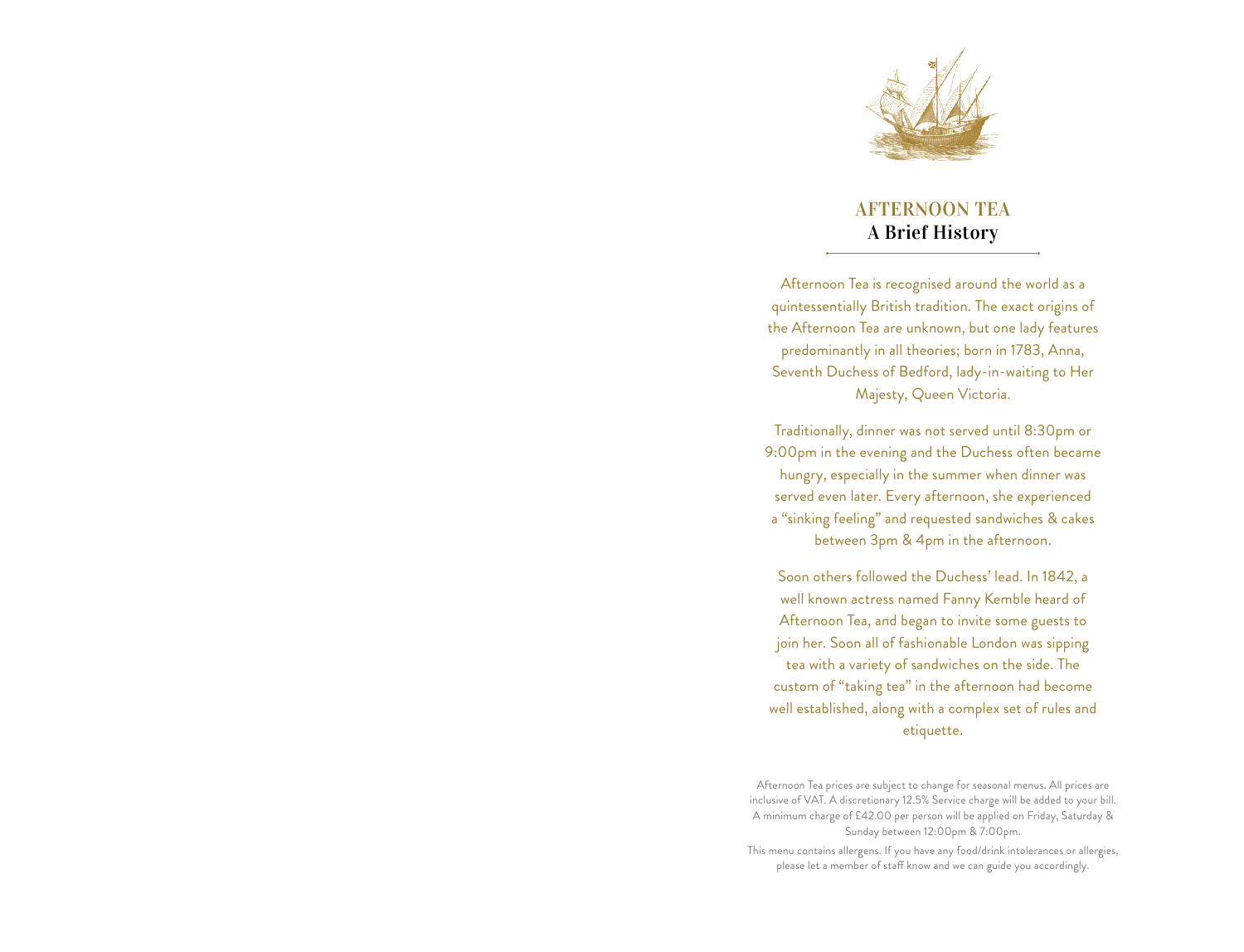# CHAMPAGNES & WINE

|                                       | Glass<br>175ml | Bottle<br>750ml |                        |   |
|---------------------------------------|----------------|-----------------|------------------------|---|
| <b>BRUT</b>                           |                |                 |                        |   |
| Pommery Brut Royal, NV                | 18.00          | 90.00           |                        |   |
| Perrier-Jouët Blanc de Blancs, NV     | 25.00          | 99.00           |                        |   |
| R de Ruinart Brut, NV                 |                | 120.00          |                        |   |
| Veuve Clicquot Yellow                 |                | 120.00          |                        |   |
| <b>ROSÉ</b>                           |                |                 |                        |   |
| Taittinger Prestige Rosé Brut, NV     | 22.00          | 95.00           |                        |   |
| Moet Rosé                             |                | 110.00          |                        |   |
| Perrier-Jouët Blason Rosé, NV         |                | 120.00          | Seleo                  |   |
| R de Ruinart Brut Rosé, NV            |                | 130.00          |                        | S |
| <b>PREMIUMS</b>                       |                |                 |                        |   |
| Dom Pérignon 2006 Vintage             |                | 225.00          |                        |   |
| Bollinger La Grande Annee             |                | 180.00          |                        |   |
| Krug Grande Cuvee, NV                 |                | 310.00          |                        |   |
| Louis Roederer Cristal                |                | 360.00          |                        |   |
| <b>SPARKLING WINE</b>                 |                |                 |                        |   |
| Louis Pommery England                 | 14.00          | 65.00           |                        |   |
| Chapel Down Brut Rosé                 | 14.00          | 65.00           | Queen's F              |   |
| <b>SPARKLING TEA (non-alchoholic)</b> |                |                 | Queen's F<br>with Pomr |   |
| Saicho Jasmine                        | 750ml          | 28.00           |                        |   |
| Saicho Darjeeling                     | 750ml          | 28.00           |                        |   |
|                                       |                |                 |                        |   |

# QUEEN'S PLATINUM JUBILEE AFTERNOON TEA

### SELECTION OF SANDWICHES

| Free range egg, Hampshire watercress [e] [g] [sd] [mu]                                                                        |                                                           |  |  |  |                                           |
|-------------------------------------------------------------------------------------------------------------------------------|-----------------------------------------------------------|--|--|--|-------------------------------------------|
| Coronation chicken [g] [m] [sd]                                                                                               |                                                           |  |  |  |                                           |
|                                                                                                                               | Smoked salmon, dill, caper, lemon butter [g] [sd] [m] [f] |  |  |  |                                           |
| Truffled cream cheese & cucumber [g] [sd] [m]                                                                                 |                                                           |  |  |  |                                           |
|                                                                                                                               |                                                           |  |  |  |                                           |
| <b>SELECTION OF FRESHLY BAKED SCONES</b>                                                                                      |                                                           |  |  |  |                                           |
| Selection of plain & golden raisin scones served with homemade<br>seasonal preserves & Cornish clotted cream [e] [m] [g] [sd] |                                                           |  |  |  |                                           |
| <b>SELECTION OF FINE PASTRIES</b>                                                                                             |                                                           |  |  |  |                                           |
| Battenberg, raspberry & vanilla [g] [m] [tr] [e]                                                                              |                                                           |  |  |  |                                           |
| Royal apricot mandarin chocolate cake [g] [m] [e] [s]<br>Queen's hat, earl grey & granny smith lime $[g]$ [m] [e] [s]         |                                                           |  |  |  |                                           |
|                                                                                                                               |                                                           |  |  |  | Victoria sponge, strawberries [g] [m] [e] |
|                                                                                                                               |                                                           |  |  |  |                                           |
| Queen's Platinum Jubilee Afternoon Tea                                                                                        | 49.00 per person                                          |  |  |  |                                           |
| Queen's Platinum Jubilee Afternoon Tea<br>with Pommery Champagne Brut Royal                                                   | 59.00 per person                                          |  |  |  |                                           |
|                                                                                                                               |                                                           |  |  |  |                                           |

Allergens:

[p] Peanuts, [tr] Treenuts, [l] Lupin, [m] Milk, [e] Eggs, [f] Fish, [mo] Molluscs, [cr] Crustaceans, [s] Soya, [g] Gluten, [ss] Sesame Seeds, [c] Celery, [mu] Mustard, [sd] Sulphur Dioxide

A smaller glass size is available on request.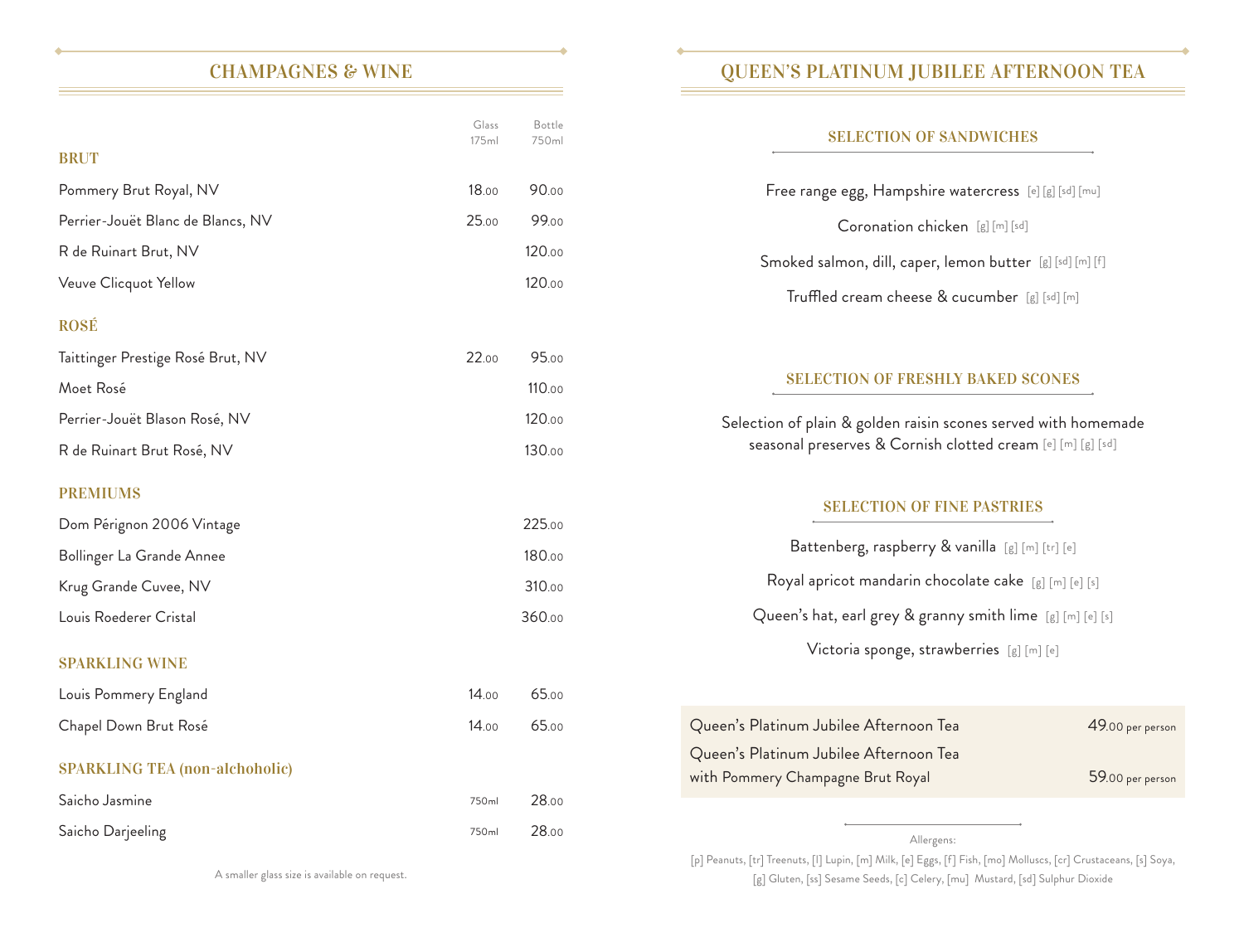## VEGETARIAN QUEEN'S PLATINUM JUBILEE AFTERNOON

#### SELECTION OF SANDWICHES

Free range egg, Hampshire watercress [e] [g] [sd] [mu]

Cheddar, onion & mustard [g] [m] [sd]

Tomato, avocado, basil [g] [sd] [m] [f]

Truffled cream cheese & cucumber [g] [sd] [m]

### RARE TEA

The Sheraton Grand London Park Lane has partnered with the world award-winning Newby Tea to create our tea selection and a special "1927" blend exclusively for Nineteen Twen-Tea, marking the year the hotel was orginally completed.

#### BLACK TEA

#### 1927

#### India

Assam is a region of India set upon by monsoons that rage from June to September. This premium blend honours the origins of the world's finest tea. Newby`s Assam tea produces a rich amber cup with a nutty aroma and a malty flavour.

### Prime Darjeeling

India

Light and complex, our Prime Darjeeling is an award-winning Indian tea which exudes delicate fruit and flower aromas. A distinctive pale amber colour and hints of muscatel grape are some of the characteristics which denote this full-bodied highland tea, plucked with care during the prized second flush.

### Royal Zafrani

India

Containing only the finest Kashmiri Gulmarg saffron, Royal Zafrani recalls the days when these sought-after petals were added to tea, concocting a truly indulgent experience. Blended with premium tippy pekoe Assam leaves, this prized saffron produces a bright malty liquor with an intriguing aromatic aftertaste.

#### **GREEN TEA**

#### Supreme Jasmine

#### China

From the Highlands of China`s Fujian Province, this superior spring harvest tea is imbued with the captivating fragrance of the Jasmine flower. Sweet and full-bodied with a floral dimension, this award-winning tea is much prized and noted for its silky, lingering finish.

### Special Formosa

Taiwan

In its native Taiwan, this light-green tea is known as Pi Lo Chun, and recognised for its curled jade leaves. The sweet, heady aroma and honeyed taste of our rich Special Formosa are just part of its appeal. This complex tea is commendable for both its floral hints and prolonged finish.

### SELECTION OF FRESHLY BAKED SCONES

Selection of plain & golden raisin scones served with homemade seasonal preserves & Cornish clotted cream [e] [m] [g] [sd]

### SELECTION OF FINE PASTRIES

Battenberg, raspberry & vanilla [g] [m] [tr] [e]

Royal apricot mandarin chocolate cake [g] [m] [e] [s]

Queen's hat, earl grey & granny smith lime [g] [m] [e] [s]

Victoria sponge, strawberries [g] [m] [e]

Queen's Platinum Jubilee Afternoon Tea 49.00 per person

Queen's Platinum Jubilee Afternoon Tea with Pommery Champagne Brut Royal 59.00 per person

Allergens: [p] Peanuts, [tr] Treenuts, [l] Lupin, [m] Milk, [e] Eggs, [f] Fish, [mo] Molluscs, [cr] Crustaceans, [s] Soya, [g] Gluten, [ss] Sesame Seeds, [c] Celery, [mu] Mustard, [sd] Sulphur Dioxide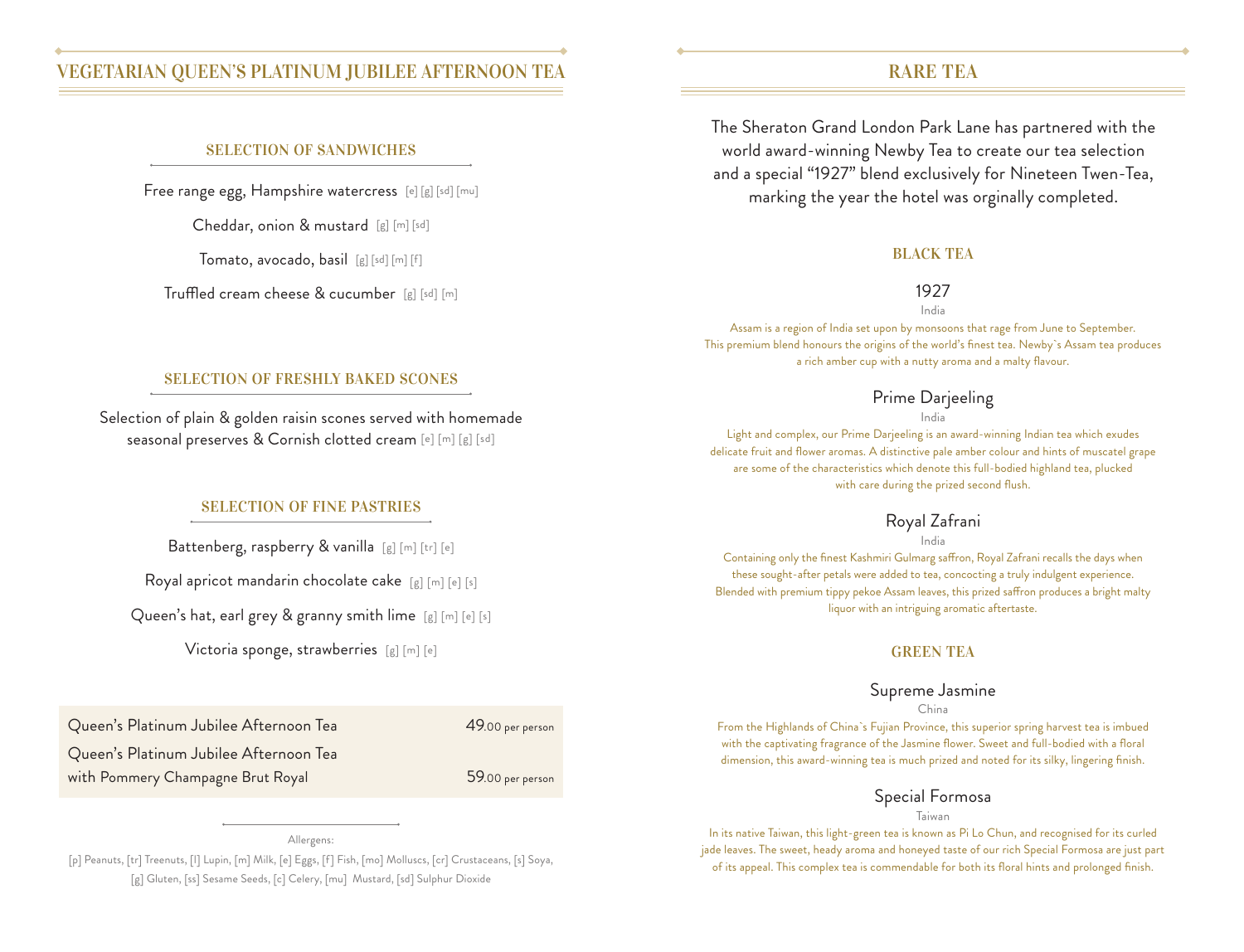## CLASSIC TEA

#### **WHITE TEA**

Silver Needle

China A pale yellow cup with aromatic notes of melon and honey. Slightly creamy with a clean, refreshing finish.

White Peony

China A pale golden green cup with aromatic notes of honey, cucumber and melon. A refreshing and rounded taste with a sweet finish.

#### GREEN TEA

#### Genmaicha

Japan A green cup with a golden hue and the fresh, sweet taste of leaves and rice. A nutty aroma and toasted finish.

Hunan Green China A light green cup with a subtle fragrance and sweet, gentle aftertaste.

Oriental Sencha Japan A bright yellow-green cup with the fruity aroma of mango and papaya. Floral in taste with a sweet, lasting finish.

Gyokuro

Japan A jade green-coloured cup, subtly sweet tasting with a mild finish.

#### OOLONGS

#### Fujian Oolong China

A light yellow-amber cup, with floral aroma containing notes of orchid. Slightly fruity and spicy with a sweet finish.

### CLASSIC TEA

#### BLACK TEA

#### Assam

India A bright amber cup, full-bodied and malty with hints of sweet honey.

### Earl Grey

India A bright amber cup with a fragrant citrus aroma and smooth finish. Balanced and full-bodied with sweet hints of bergamot.

### English Breakfast

India | Ceylon | Kenya A full-boiled, rich amber cup with an ever-appealing malty aroma. Smooth with hints of citrus and a prolonged, spicy aftertaste.

#### Strawberry & Mango Tea

India A bright red cup capturing the sweet and sour notes of mango and strawberry, with a lingering finish of sweet honey.

### Masala Chai

India A dark amber cup with a fragrant aroma, a sweet, spicy taste and full-bodied finish. Cinnamon, cardamom, clove, black pepper, aniseed, ginger.

# Lapsang Souchong

India The colour of dark chocolate with a sweetly strong aroma. A full, rounded taste and a long, smoky finish.

#### Wild Cherry

India A full-bodied tea with a fruity aroma, a slightly tart finish and an intense cherry taste.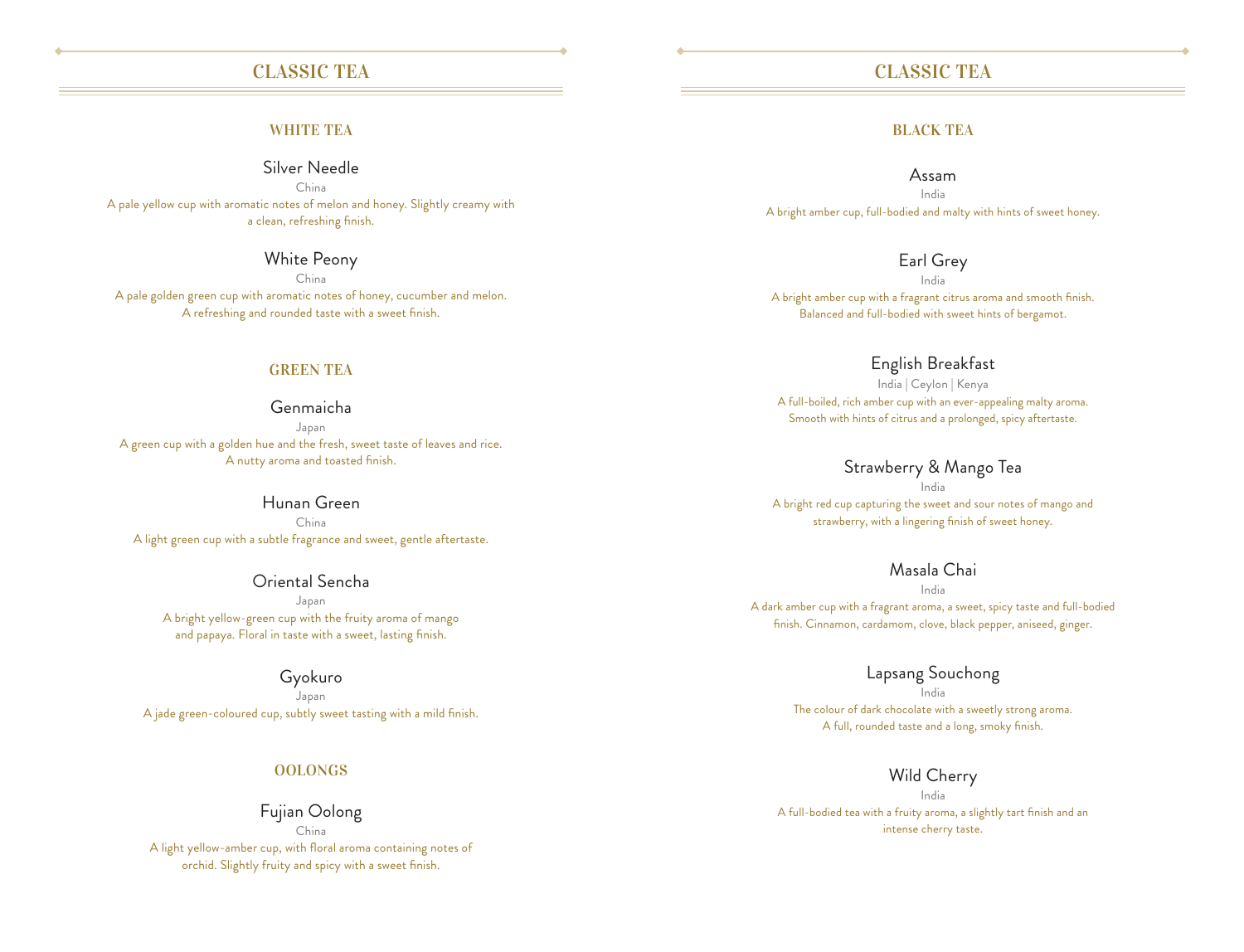## HERBAL TEA

# Ginger & Lemon

A fresh light yellow cup with the taste of root ginger. A distinct lemony aroma and a tingling, enduring finish.

### Rosehip & Hibiscus

A rich red cup with a fruity aroma and sweet taste. Citrus notes and a slightly tart finish.

#### Camomile

A bright yellow cup with a powerful aroma, a floral, grassy taste and mellow finish.

### Rooibos Tiramisu

A bright copper cup with a sugary cocoa aroma. Tastes of nuts, chocolate and coffee with a sweet and lasting finish.

### Lemon Verbena

A pale green-yellow cup with citrus aroma, lemon notes and a refreshing herbal aftertaste.

# Peppermint

A rich green cup with the spicy aroma of real peppermint. Cool and intense, with a clean, refreshing finish.

### Persian Rose

A light golden cup with a subtle rose aroma, a gentle floral taste and a mild, lingering finish.